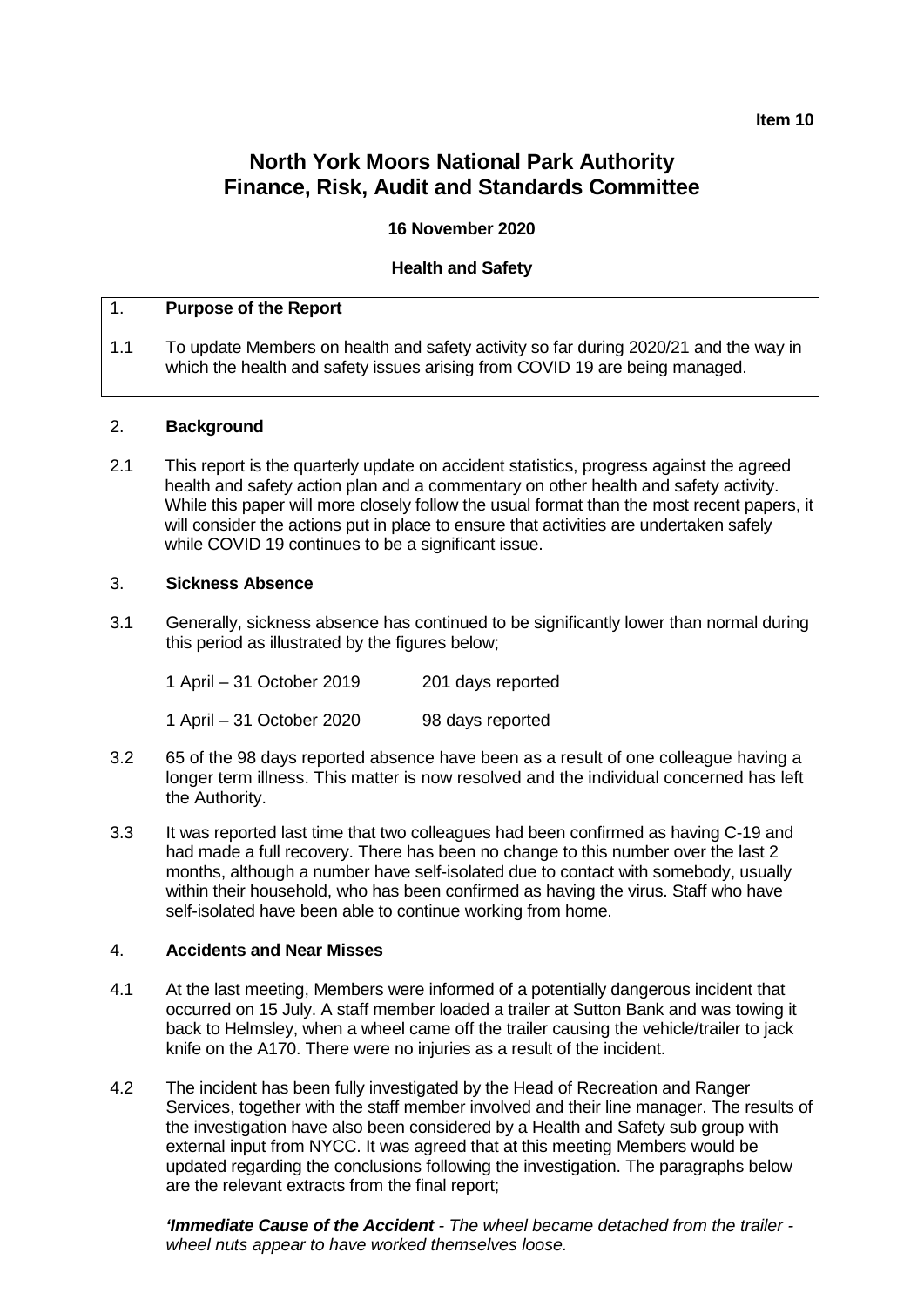*Underlying Cause of the Accident - It is not clear what caused the wheel nuts to become loose, or at what point this happened. Possible causes:*

- *failure to adequately tighten after a member of staff changed a wheel;*
- *Ryedale Trailers failed to tighten wheel nuts fully at February service;*
- *malicious interference;*
- *other unknown cause.*

*The members of staff involved followed the correct procedures for pre-use checks and towing but did not notice anything to suggest that the wheel nuts were unsafe.*

*A possible contributing factor is that the trailer was overloaded or unevenly loaded, although evidence is inconclusive.*

*The accident took place during an extremely busy period for the Western Ranger Team, who were carrying out major work at Sutton Bank, dealing with daily antisocial behaviour problems at Lake Gormire and Sheepwash, experiencing a high volume of prow problem reports and planning the upcoming replacement of 9 bridges.* 

*Root Causes - The way the Authority uses equipment and machinery has changed significantly in recent years. More users access equipment and power tools from Sawmill Lane, including volunteers and Conservation staff. Shared and heavily used equipment means additional wear and tear - the tipper trailer is a shared and heavily used item; other examples include trackbarrows and brushcutters which are used by a variety of staff and volunteers.* 

*Maintenance of equipment and machinery is something that ranger staff have to find time for alongside a busy work programme on public rights of way. Staff are diligent about carrying out essential and routine maintenance, but a dedicated resource would ensure this work could be carried out in a more proactive and organised manner. More preventative maintenance and oversight would reduce equipment downtime, should reduce equipment failure and replacement costs, and would be expected to reduce the likelihood of accidents.*

*This is not to infer that negligence caused the wheel nuts to become loose – there is no evidence to suggest this, and all indications are that staff followed procedures correctly. However it would be remiss of us not to take this opportunity to look very closely at wider equipment management across the Authority and to make improvements where they can be identified.'*

4.3 The accident investigation has highlighted a number of recommendations to prevent a recurrence of the accident and these are detailed in the table below. Officers will ensure that Members are updated on progress at future meetings;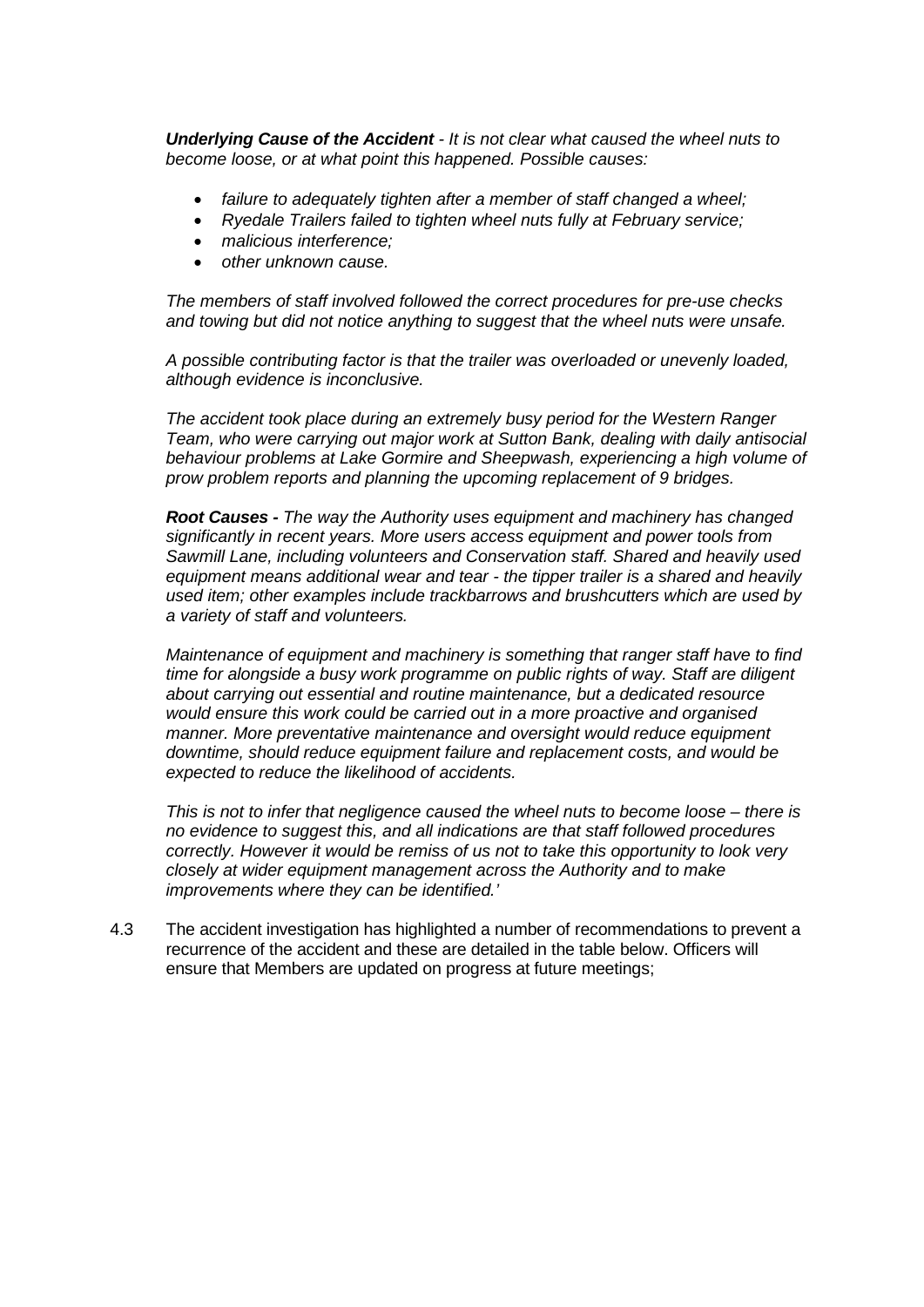| Recommendations to Prevent Recurrence of the Accident                                                                                                                                                                                                                                                                                                                                                                                                       |                                              |                                          |                           |  |
|-------------------------------------------------------------------------------------------------------------------------------------------------------------------------------------------------------------------------------------------------------------------------------------------------------------------------------------------------------------------------------------------------------------------------------------------------------------|----------------------------------------------|------------------------------------------|---------------------------|--|
| Action to be taken to address root<br>cause of accident:                                                                                                                                                                                                                                                                                                                                                                                                    | Name of person<br>to lead action:            | <b>Target date</b><br>for<br>completion: | <b>Date</b><br>completed: |  |
| Wheel nut tags have been fitted to all<br>trailers and ranger service vehicles to<br>ensure staff can carry out an effective<br>visual check before use                                                                                                                                                                                                                                                                                                     | Rangers - DT                                 | 1 Oct                                    | 30 September              |  |
| Torque wrenches are available at each<br>depot and trailers have wheel nut<br>torque settings marked on an info tag<br>for each trailer                                                                                                                                                                                                                                                                                                                     | Rangers - DT                                 | 1 Nov                                    | 1 November                |  |
| Nose weight gauge purchased for each<br>depot                                                                                                                                                                                                                                                                                                                                                                                                               | Rangers - DT                                 | 30 Nov                                   |                           |  |
| Annual training refreshers to include<br>loading and weighing trailers (visit to<br>weighbridge)<br>This forms part of our assurance that<br>staff are current and competent in<br>trailer loading                                                                                                                                                                                                                                                          | Rangers - SPB                                | 1 March                                  |                           |  |
| Carry out six monthly additional safety<br>checks of major equipment (inc.<br>trailers) as part of winch checks                                                                                                                                                                                                                                                                                                                                             | Rangers - SPB                                | 1 March                                  |                           |  |
| Better written records - good to go<br>cards need to be kept after use                                                                                                                                                                                                                                                                                                                                                                                      | Rangers - All<br><b>Senior Rangers</b>       | 30 Nov<br>onwards                        |                           |  |
| Clear message to practical staff about<br>safety always taking precedence over<br>completing the task at all costs                                                                                                                                                                                                                                                                                                                                          | Managers,<br>directors, CEO<br>and H&S group | Immediate and<br>ongoing                 |                           |  |
| Competence checks of our trailer<br>service centre - checking quality of<br>work over time and reviews from other<br>customers                                                                                                                                                                                                                                                                                                                              | Rangers - DJS                                | Ongoing                                  |                           |  |
| Provide additional resource to assist<br>with machinery and equipment<br>maintenance. Either establishing a split<br>for maintenance rangers etc. for<br>instance that they work 4.5 days on the<br>ground and 0.5 days in the depot, and<br>invest in training to embed a higher<br>level of machinery maintenance skills;<br>or create a part time post which can<br>provide a dedicated resource to<br>support the ranger team without loss of<br>output | Rangers and<br>IN/MG                         | 1 March                                  |                           |  |

4.4 The number of accident and near miss reports continues to be much lower than in previous years. Staff have been reminded of the need to ensure that incidents are reported promptly.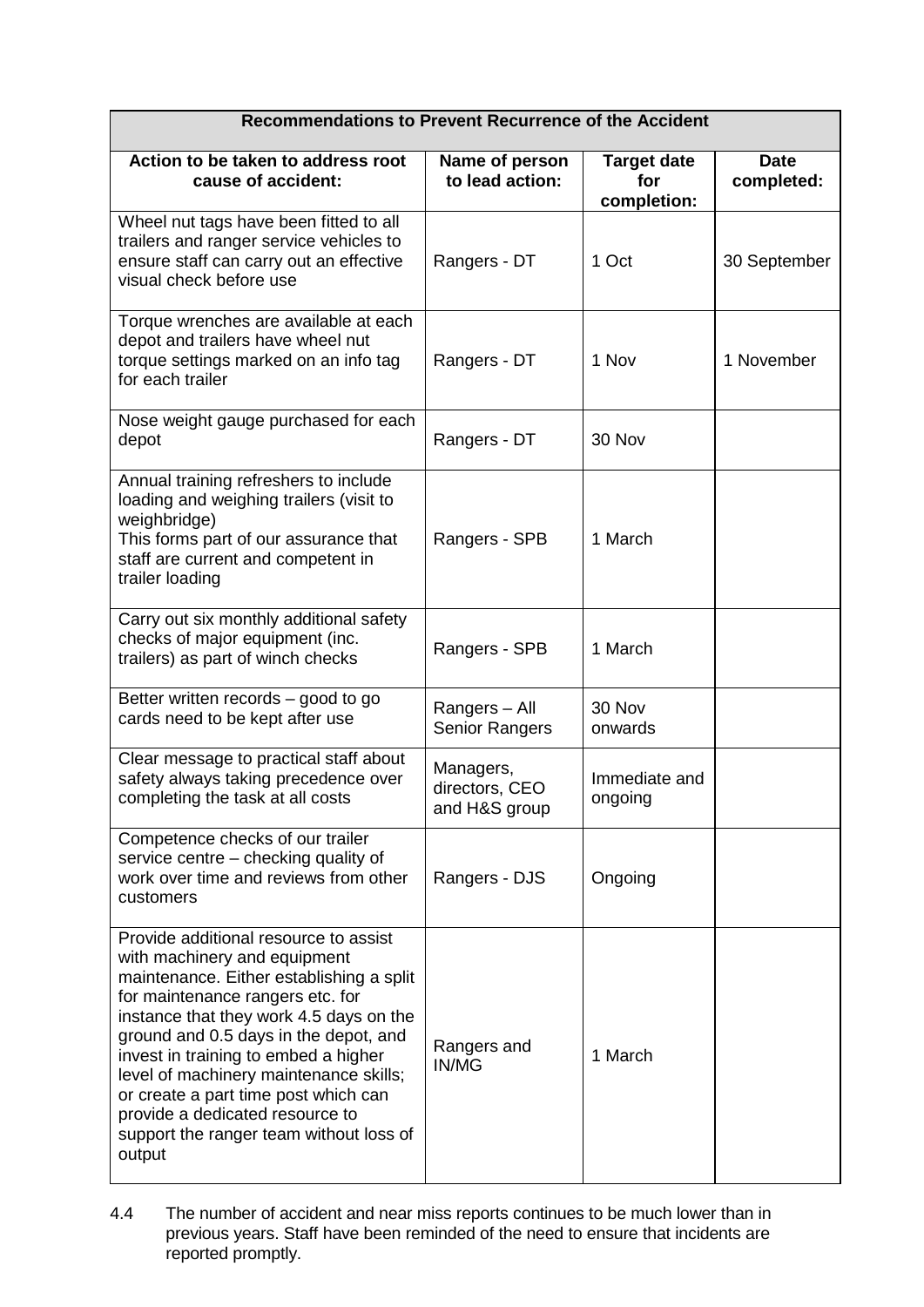# 5. **General Health and Safety Response to COVID 19**

- 5.1 Members have previously been made aware of the way in which the Authority has managed the health and safety aspects relating to COVID19. This work has continued since the last meeting of this Committee, with particular emphasis on improving the IT equipment and work stations for staff.
- 5.2 At the time of writing this report, there has been a significant shift in the Government's approach and a 4 week lockdown announced for England. Officers are preparing a proportionate response, fully following the revised guidance. This work is ongoing and a verbal update will be given at the meeting.

# 6. **Maintenance of Machinery**

- 6.1 At a previous meeting of this Committee, Members asked to be updated on the procedures in place to ensure that tools and equipment used in outdoor practical work are properly maintained. Developing a written policy is part of the 2020/21 health and safety action plan. While oversight of the maintenance of equipment is the responsibility of designated members of staff, the outcome of the investigation detailed in Section 4 of this report will result in further changes, including a formal written policy. The current processes are detailed below;
	- **Power tools - chainsaws, hedge trimmers, strimmers and brushcutters** Training covers maintenance, cleaning and daily checks. Daily checks are carried out before use, cleaning and maintenance carried out after use. Servicing and repair of parts is carried out by trained staff as per manufacturer's instructions or when a fault is identified.
	- **Plant - mini digger, 360 excavator, trackbarrow** Training covers daily checks. Daily checks carried out before use, cleaning and checks carried out after use. Servicing is carried out externally according to manufacturer's instructions or when a fault is identified.
	- **Mowers - billygoat, flail mower, ride on and pedestrian mowers** No formal training, but in-house familiarisation led by experienced staff covers daily checks to be carried out before and after use. Servicing is carried out externally according to manufacturer's instructions or when a fault is identified.
	- **Trailers and vehicles** Daily checks and weekly cleaning and check of trailers. Servicing of trailers according to levels of use by a local trailer company, servicing of vehicles annually and obviously when faults are identified.
- 6.2 The training in the use of key pieces of equipment and plant is fully documented with refresher time periods agreed annually by the Health and Safety Group. There are robust procedures in place to ensure that untrained staff do not have access to equipment such as plant, chainsaws and brushcutters. The training records provide a register of those authorised to use such kit. The health and safety refresher periods are rigorously enforced and appropriate training put in place. A designated member of staff is responsible for overseeing this aspect of health and safety work.

# 7. **2020/21 Action Plan**

- 7.1 The draft action plan was approved by Members in July. While COVID 19 related actions will continue to be a priority, work will be progressed on the other parts of the action plan as detail below in *italics*;
	- Manage the Authority's activities in a way that is pragmatic but properly reflects the national guidance in relation to COVID 19. This includes the delivery of services to the public as well as putting in place safe working practices for staff and volunteers – *this work is ongoing and has become part of everyday working life. The key areas*